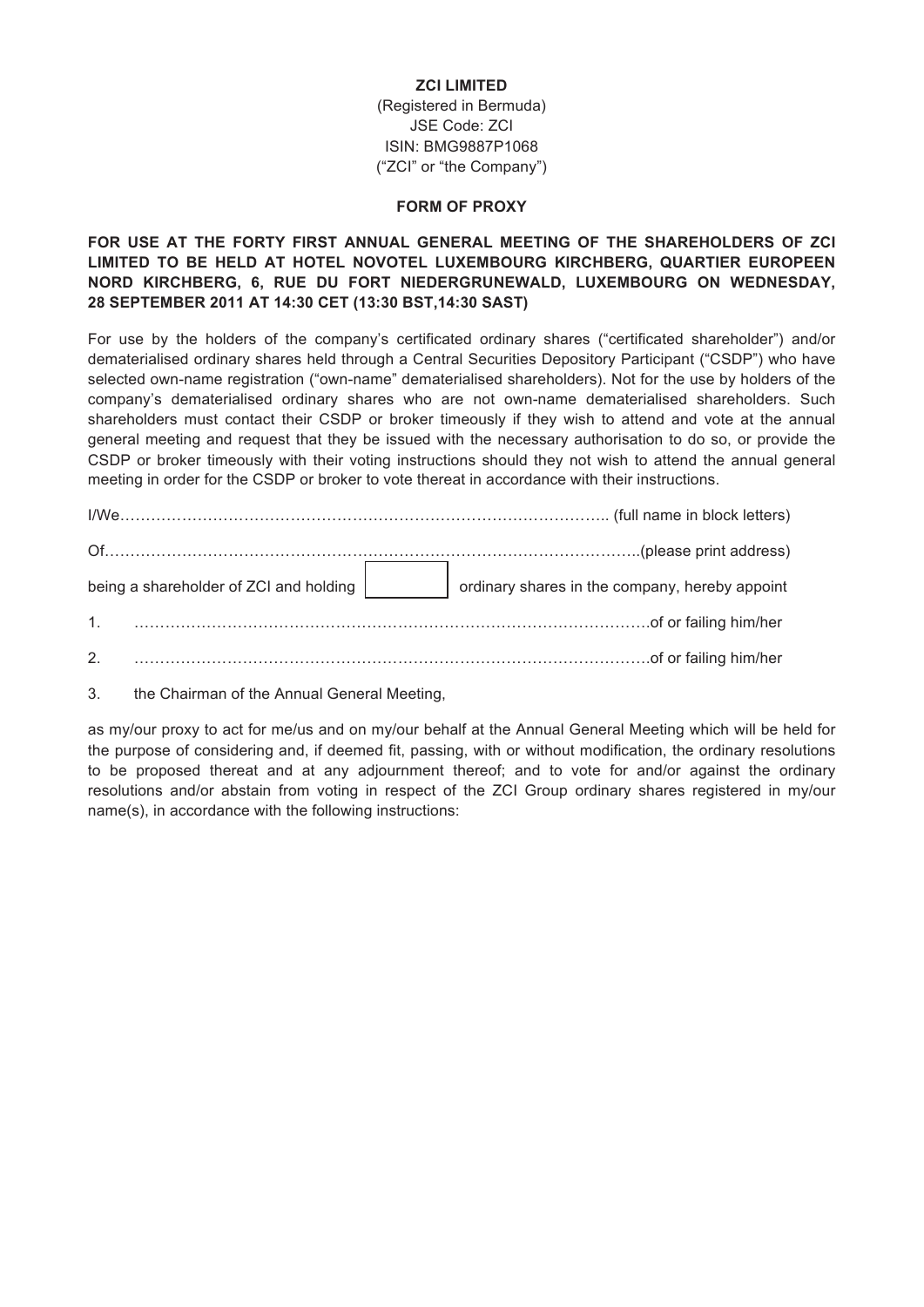| Resolutions to be proposed at the<br><b>Annual General Meeting</b>                                                                                                                                         | <b>FOR</b> | <b>AGAINST</b> | <b>ABSTAIN</b> |
|------------------------------------------------------------------------------------------------------------------------------------------------------------------------------------------------------------|------------|----------------|----------------|
| Ordinary resolution number one<br>Adopt the annual financial statements for the year<br>ended 31 March 2011                                                                                                |            |                |                |
| Ordinary resolution number two<br>Re-election of the following directors:                                                                                                                                  |            |                |                |
| 2.1 T Kamwendo                                                                                                                                                                                             |            |                |                |
| 2.2 KL Bergkoetter                                                                                                                                                                                         |            |                |                |
| 2.3 S Simukanga                                                                                                                                                                                            |            |                |                |
| 2.4 E Hamuwele                                                                                                                                                                                             |            |                |                |
| 2.5 MM du Toit                                                                                                                                                                                             |            |                |                |
| 2.6 M Clerc                                                                                                                                                                                                |            |                |                |
| <b>Ordinary Resolution number three</b><br>To elect the following directors of the company as the<br>members of the audit committee of the company until<br>the conclusion of the next AGM of the company: |            |                |                |
| 3.1 E Hamuwele                                                                                                                                                                                             |            |                |                |
| 3.2 S Simukanga                                                                                                                                                                                            |            |                |                |
| 3.3 MM du Toit                                                                                                                                                                                             |            |                |                |
| Ordinary resolution number four<br>Ratify and approve all actions taken by the directors of<br>ZCI to the date of this Annual General Meeting                                                              |            |                |                |
| Ordinary resolution number five<br>Approve the remuneration of the directors for the<br>period ended 31 March 2011                                                                                         |            |                |                |
| Ordinary resolution number six<br>Reappointment of auditors and to fix remuneration                                                                                                                        |            |                |                |
| Special resolution number one<br>General authority to repurchase shares                                                                                                                                    |            |                |                |

\*Please indicate with an "X" in the appropriate spaces above how you wish your votes to be cast.

Unless otherwise instructed, my/our proxy may vote as he/she thinks fit.

**Please read the notes on the reverse side.**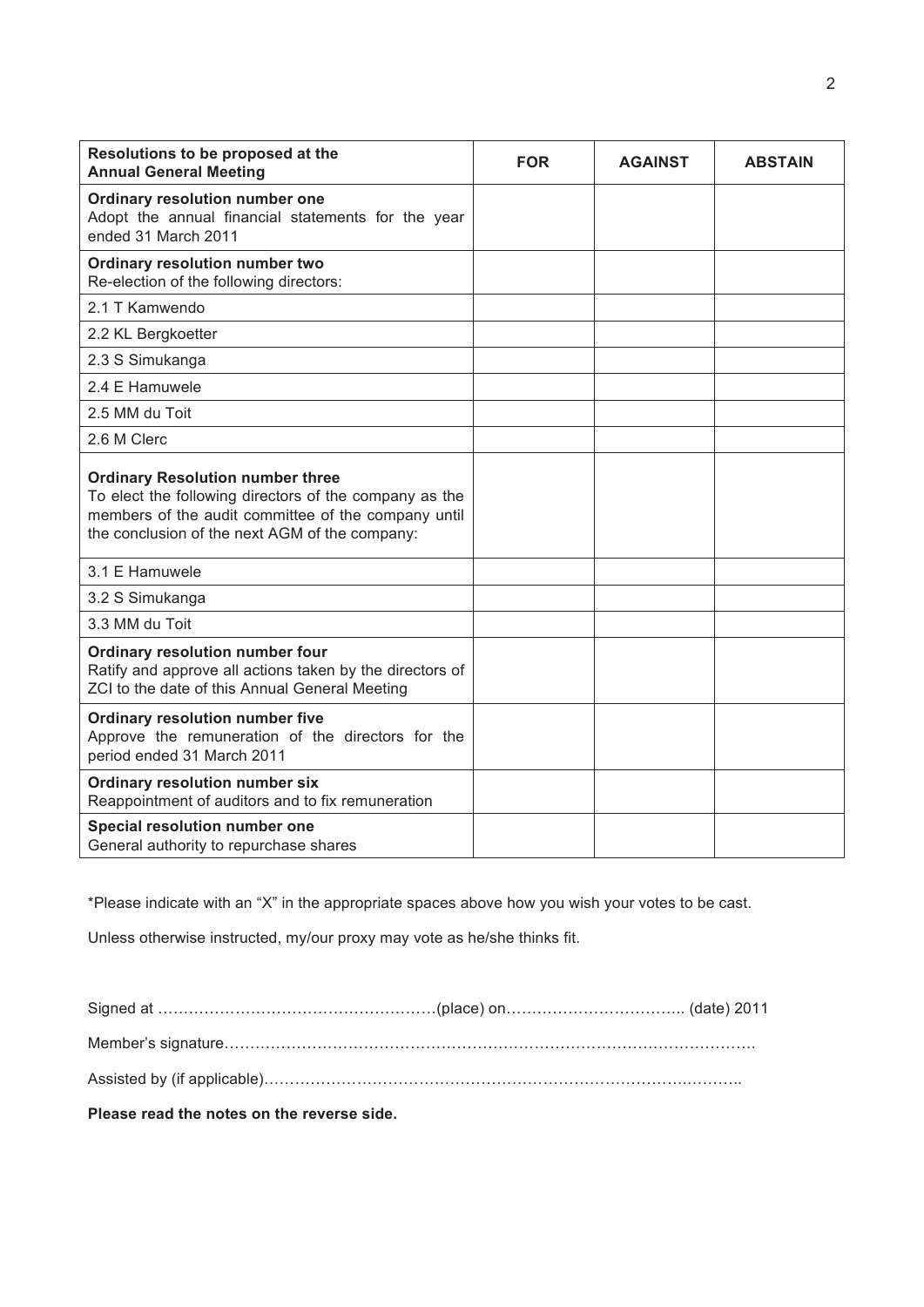- 1. This form proxy is to be completed only by those members who are:
	- (a) holding shares in a certificated form; or
	- (b) recorded in the sub-register in electronic form in their "own name".
- 2. Members who have dematerialised their shares other than own-name dematerialised shareholders, and who wish to attend the annual general meeting must contact their Central Securities Depository Participant ("CSDP") or broker who will furnish them with the necessary authority to attend the annual general meeting, or they must instruct their CSDP or broker as to how they wish to vote in this regard. This must be done in terms of the agreement entered into between the members and their CSDP or broker.
- 3. Each member is entitled to appoint one or more proxies (who need not be a member(s) of the company) to attend, speak and, on a poll, vote in place of that member at the Annual General Meeting.
- 4. A member may insert the name of a proxy or the names of two alternative proxies of the member's choice in the space provided, with or without deleting "the Chairman of the Annual General Meeting". The person whose name stands first on the form of proxy and who is present at the annual general meeting will be entitled to act as proxy to the exclusion of those whose names follow.
- 5. A member's instructions to the proxy must be indicated by the insertion of the relevant number of votes exercisable by that member in the appropriate box(es) provided. Failure to comply with the above will be deemed to authorise the chairman of the Annual General Meeting, if the Chairman is the authorised proxy, to vote in favour of the ordinary resolutions at the Annual General Meeting, or any other proxy to vote or to abstain from voting at the Annual General Meeting as he/she deems fit, in respect of all the member's votes exercisable thereat.
- 6. A member or his/her proxy is not obliged to vote in respect of all the ordinary shares held by such member or represented by such proxy, but the total number of votes for or against the ordinary resolutions and in respect of which any abstention is recorded may not exceed the total number of votes to which the member or his/her proxy is entitled.
- 7. Documentary evidence establishing the authority of a person signing this form of proxy in a representative capacity must be attached to this form of proxy, unless previously recorded by the Company's transfer office or waived by the Chairman of the Annual General Meeting.
- 8. The Chairman of the Annual General Meeting may reject or accept any form of proxy which is completed and/or received other than in accordance with these instructions, provided that he is satisfied as to the manner in which a member wishes to vote.
- 9. Any alterations or corrections to this form of proxy must be initialled by the signatory/(ies).
- 10. The completion and lodging of this form of proxy will not preclude the relevant member from attending the Annual General Meeting and speaking and voting in person thereat to the exclusion of any proxy appointed in terms hereof, should such member wish to do so.
- 11. A minor must be assisted by his/her parent or guardian unless the relevant documents establishing his/her legal capacity are produced or have been registered by the Company's transfer secretaries.